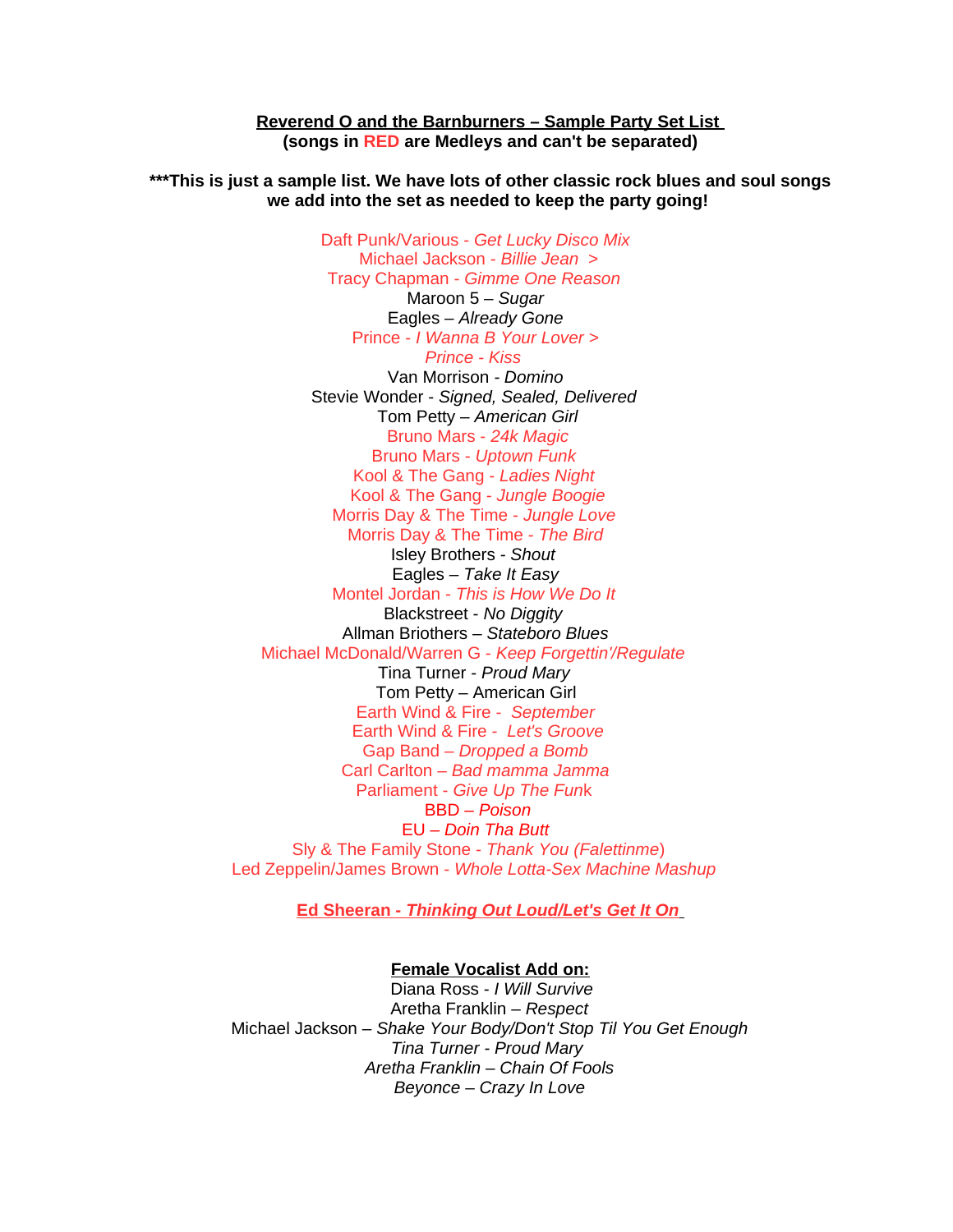## **Other Songs - We have lots of other classic rock blues and soul songs we add into the set as needed to keep the party going!**

### **ROCK/CLASSIC**

- 1. Aerosmith *Dream On*
- 2. Aerosmith *Sweet Emotion*
- 3. Aerosmith *Walk This Way*
- 4. Allman Brothers *Blue Sky*
- 5. Allman Brothers *Melissa*
- 6. Allman Brothers *Midnight Rider*
- 7. Allman Brothers *Ramblin' Man*
- 8. Allman Brothers – *One Way Out*
- 9. Allman Brothers *Soulshine*
- 10.Allman Brothers *Statesboro Blues*
- 11.Allman Brothers *Whipping Post*
- 12.America *Horse With No Name*
- 13.America *Sister Goldenhair*
- 14.America *Ventura Highway*
- 15.Amos Lee *Supply And Demand*
- 16.Bad Company *Bad Company*
- 17.Bad Company *Feel Like Makin' Love*
- 18.The Band *The Weight*
- 19.Beatles *Come Together*
- 20.Beatles *In My Life*
- 21.Beatles *Get Back*
- 22.Beatles *While My Guitar Gently Weeps*
- 23.Bob Dylan *Forever Young*
- 24.Bob Dylan *Knockin' On Heaven's Door*
- 25.Bob Marley *I Shot The Sheriff*
- 26.Bob Marley *No Woman No Cry*
- 27.Bob Marley *Stir It Up*
- 28.Bob Marley *Three Little Birds*
- 29.Bob Seger *Against The Wind*
- 30.Bob Seger *Hollywood Nights*
- 31.Bon Jovi *Livin' On A Prayer*
- 32.Bon Jovi *Wanted Dead Or Alive*
- 33.Boz Scaggs – *The Lowdown*
- 34.Buffalo Springfield *For What It's Worth*
- 35.Creedence Clearwater Revival *Bad Moon Rising*
- 36.Creedence Clearwater Revival *Down On The Corner*
- 37.Creedence Clearwater Revival *Green River*
- 38.Creedence Clearwater Revival *Have You Ever Seen The Rain*
- 39.Creedence Clearwater Revival *Proud Mary*
- 40.Creedence Clearwater Revival– *Susie Q*
- 41.Commodores *Brick House*
- 42.Commodores *Easy*
- 43.Crosby, Stills, and Nash *Teach Your Children*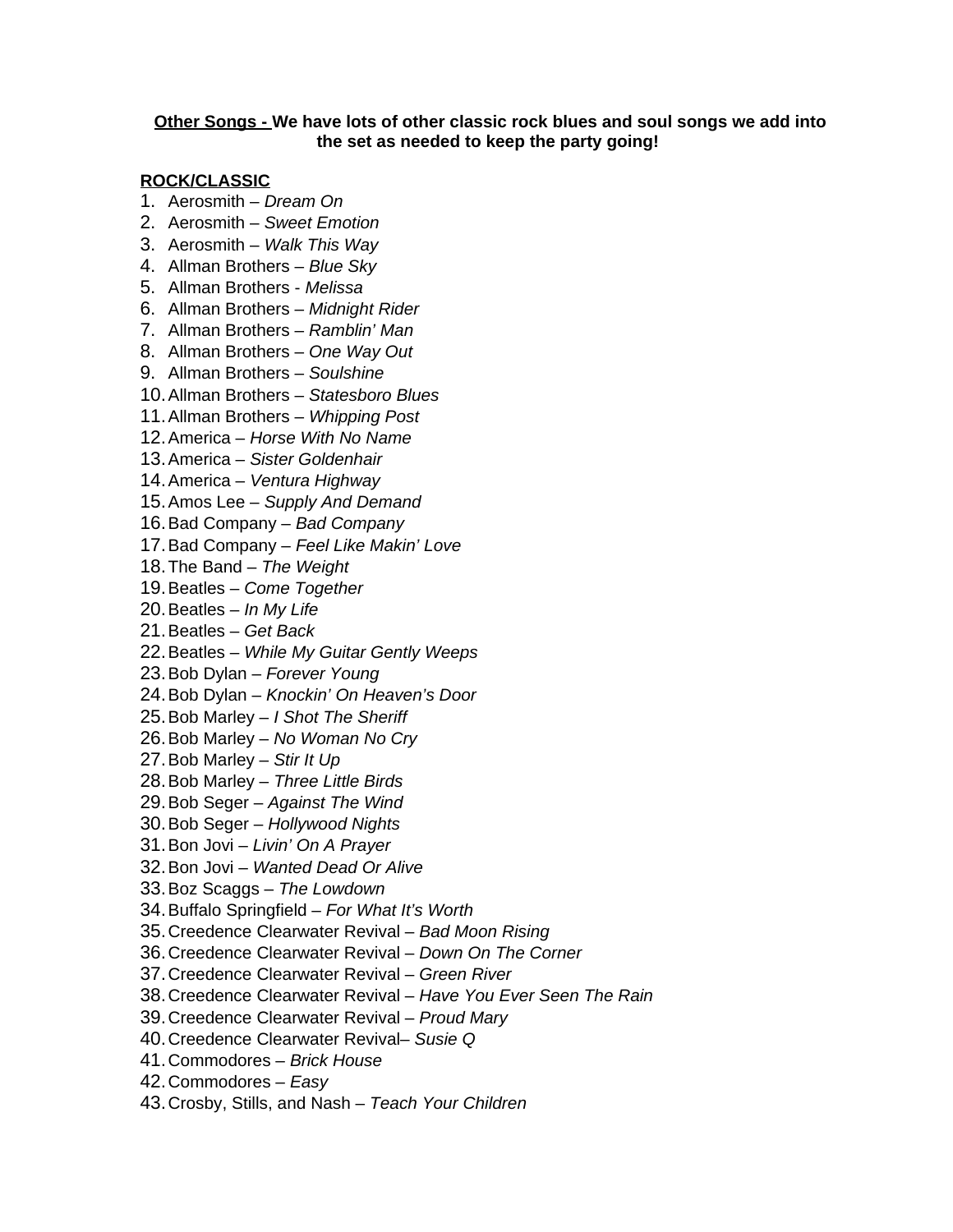- 44.Doobie Brothers *Black Water*
- 45.Doobie Brothers *Listen To The Music*
- 46.Doobie Brothers *Long Train Running*
- 47.Doors *Roadhouse Blues*
- 48.Eagles *Already Gone*
- 49.Eagles *Hotel California*
- 50.Eagles *Life In The Fast Lane*
- 51.Eagles *One Of These Nights*
- 52.Eagles *Peaceful Easy Feeling*
- 53.Eagles *Take It Easy*
- 54.Eagles *The Long Run*
- 55.Eric Clapton *After Midnight*
- 56.Eric Clapton *Crossroads*
- 57.Eric Clapton *Cocaine*
- 58.Eric Clapton *Lay Down Sally*
- 59.Eric Clapton *Old Love*
- 60.Eric Clapton *Wonderful Tonight*
- 61.Grateful Dead *Casey Jones*
- 62.Grateful Dead *Fire On The Mountain*
- 63.Guns N' Roses *Sweet Child O' Mine*
- 64.Hall And Oates *I Can't Go For That*
- 65.Hall And Oates *Sarah Smile*
- 66. Jackson Brown *Doctor My Eyes*
- 67. James Taylor *Fire And Rain*
- 68. James Taylor *How Sweet It Is*
- 69. Jimi Hendrix/Bob Dylan *All Along The Watchtower*
- 70. Jimi Hendrix *Foxey Lady*
- 71. Jimi Hendrix *Hey Joe*
- 72. Jimi Hendrix *Purple Haze*
- 73. Jimi Hendrix *Red House*
- 74. Jimi Hendrix *The Wind Cries Mary*
- 75.Elton John *Benny & The Jets*
- 76.Elton John *Rocket Man*
- 77. Journey *Don't Stop Believing*
- 78. Journey – *Lights*
- 79.Kid Rock *All Summer Long*
- 80.Led Zeppelin *Ramble On*
- 81.Led Zeppelin *Hey Hey What Can I do*
- 82.Led Zeppelin *Rock n Roll*
- 83.Led Zeppelin *Whole Lotta Love*
- 84.Lynyrd Skynyrd *Call Me The Breeze*
- 85.Lynyrd Skynyrd *Sweet Home Alabama*
- 86.Lynyrd Skynyrd *Simple Man*
- 87.Marshall Tucker Band *Can't You See*
- 88.Pink Floyd *The Wall*
- 89.Pink Floyd *Wish You Were Here*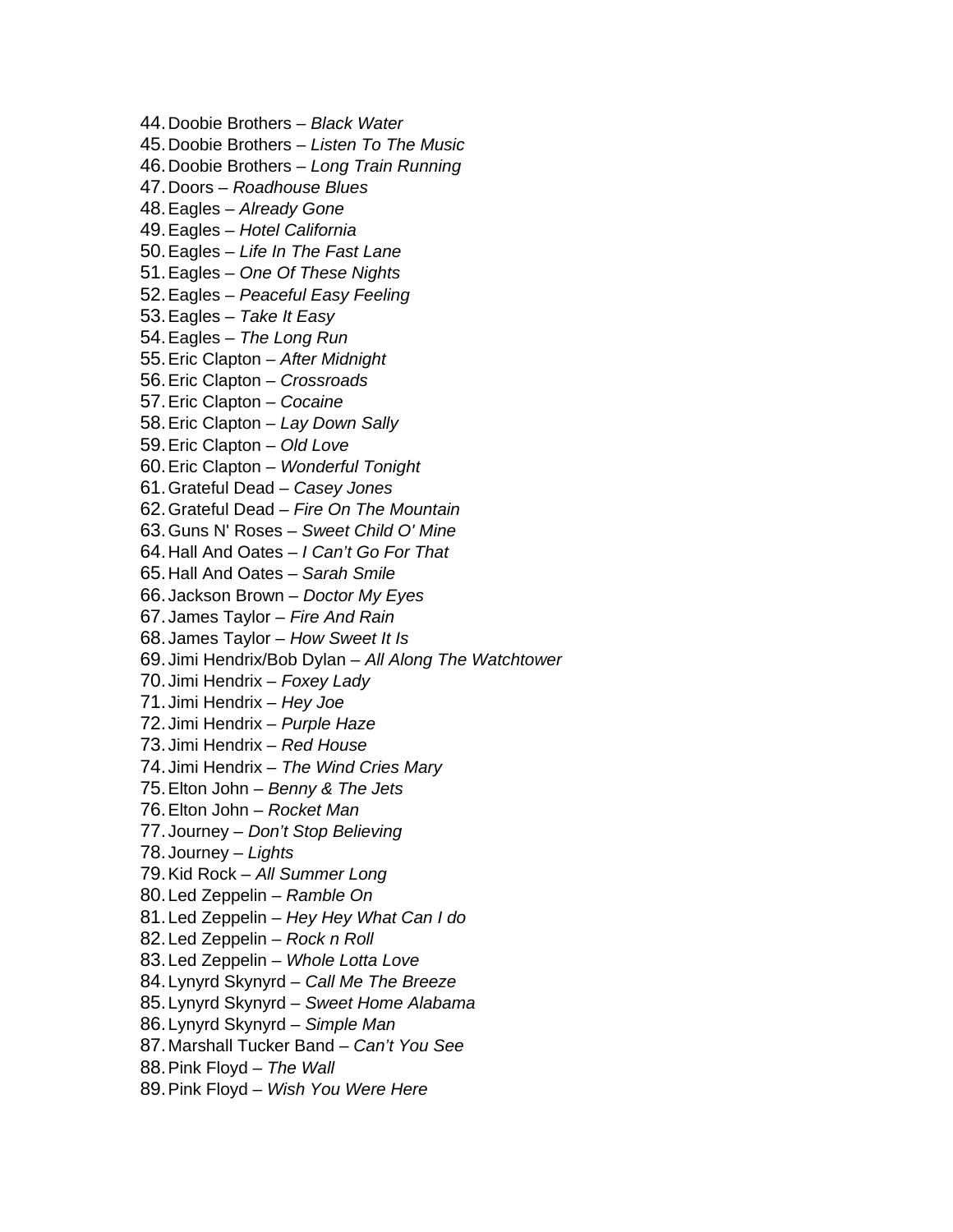- 90.Prince *Let's Go Crazy*
- 91.Prince – *I Wanna Be Your Lover*
- 92.Prince *Kiss*
- 93.Rolling Stones *Beast Of Burden*
- 94.Rolling Stones *Honky Tonk Women*
- 95.Rush *Limelight*
- 96.Santana *Black Magic Woman*
- 97.Santana *Evil Ways*
- 98.Steely Dan *Reelin' In The Years*
- 99.Steely Dan *Do It Again*
- 100. Steve Miller Band *Fly Like An Eagle*
- 101. Steve Miller Band *Jet Airliner*
- 102. Steve Miller Band *The Joker*
- 103. Stevie Wonder *Superstition*
- 104. Tom Petty *American Girl*
- 105. Tom Petty *Breakdown*
- 106. Tom Petty *Free Falling*
- 107. Tom Petty *I Won't Back Down*
- 108. Tom Petty *Learning To Fly*
- 109. Tom Petty *Runnin' Down A Dream*
- 110. Van Morrison *Crazy Love*
- 111. Van Morrison *Domino*
- 112. Van Morrison *Into The Mystic*

# **SOUL/R&B**

- 113. Al Green *Let's Stay Together*
- 114. Al Green *Take Me To The River*
- 115. Ben E. King *Stand By Me*
- 116. Bill Withers *Ain't No Sunshine*
- 117. Bill Withers *Just The Two Of Us*
- 118. Bill Withers *Lean On Me*
- 119. Bill Withers *Use Me*
- 120. Drifters *Under The Boardwalk*
- 121. Eddie Floyd *Knock On Wood*
- 122. Marvin Gaye *Let's Get It On*
- 123. Marvin Gaye *Sexual Healing*
- 124. Marvin Gaye *What's Going On*
- 125. Otis Redding/Sam Cooke *A Change Is Gonna Come*
- 126. Otis Redding *Dock Of The Bay*
- 127. Otis Redding *Hard To Handle*
- 128. Stevie Wonder *Isn't She Lovely*
- 129. Stevie Wonder *Signed, Sealed, Delivered*
- 130. Stevie Wonder – *Sir Duke*
- 131. Temptations *Ain't Too Proud To Beg*
- 132. Wilson Picket *In The Midnight Hour*